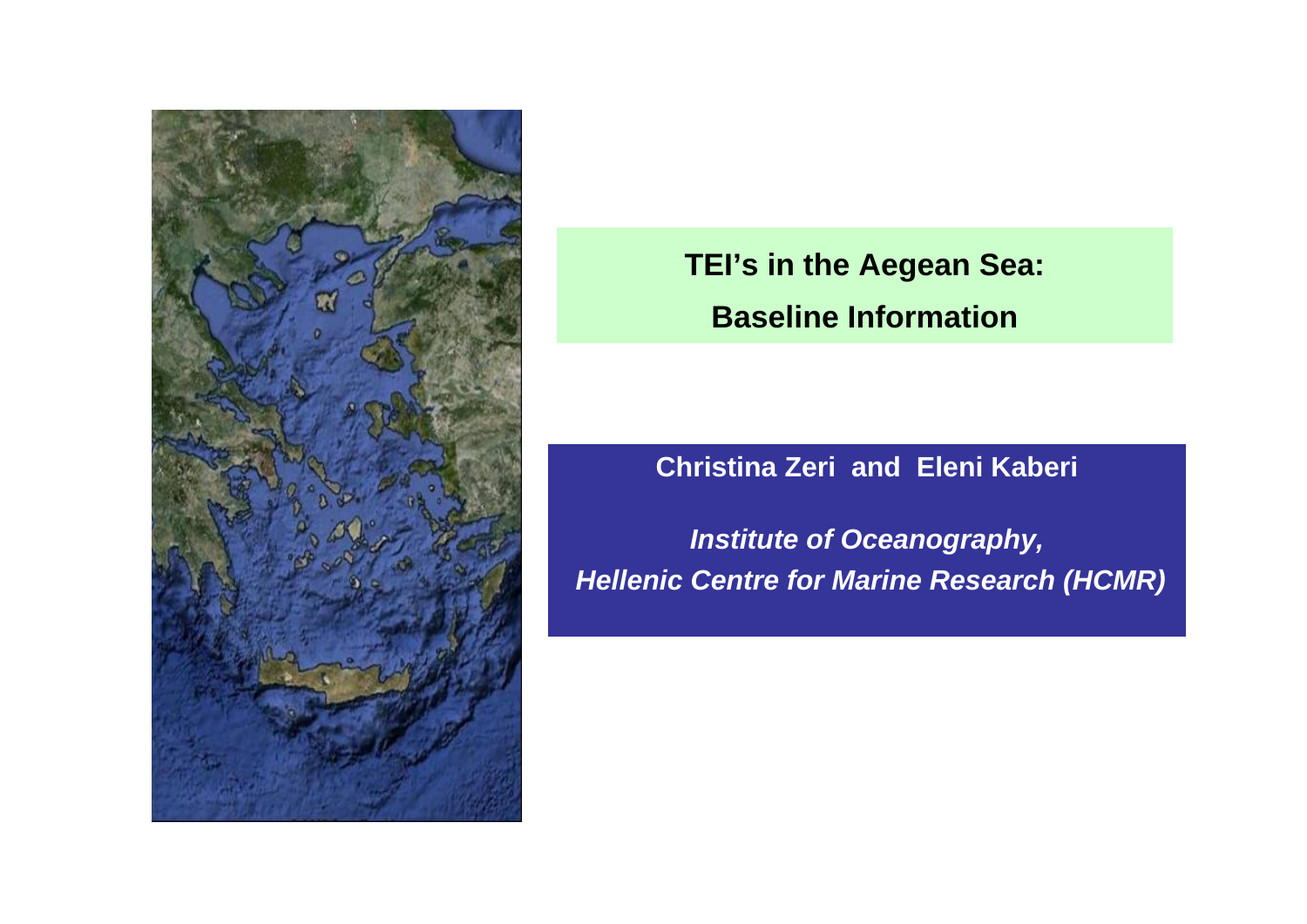

**Hydrodynamic regime**

**~900 \*109 <sup>m</sup><sup>3</sup> y-1 BSW S= ~ 29**

• **North Aegean:**  dense water formation area

# **2 major events in 1987 and 1993**

• **South Aegean (Cretan Sea):** Also a dense water formation area with variable characteristics.

**EMT evolution in early 90's**

*Extracted from drifter campaigns (2002-2003), Olson et al., 2007*

**Water cascades**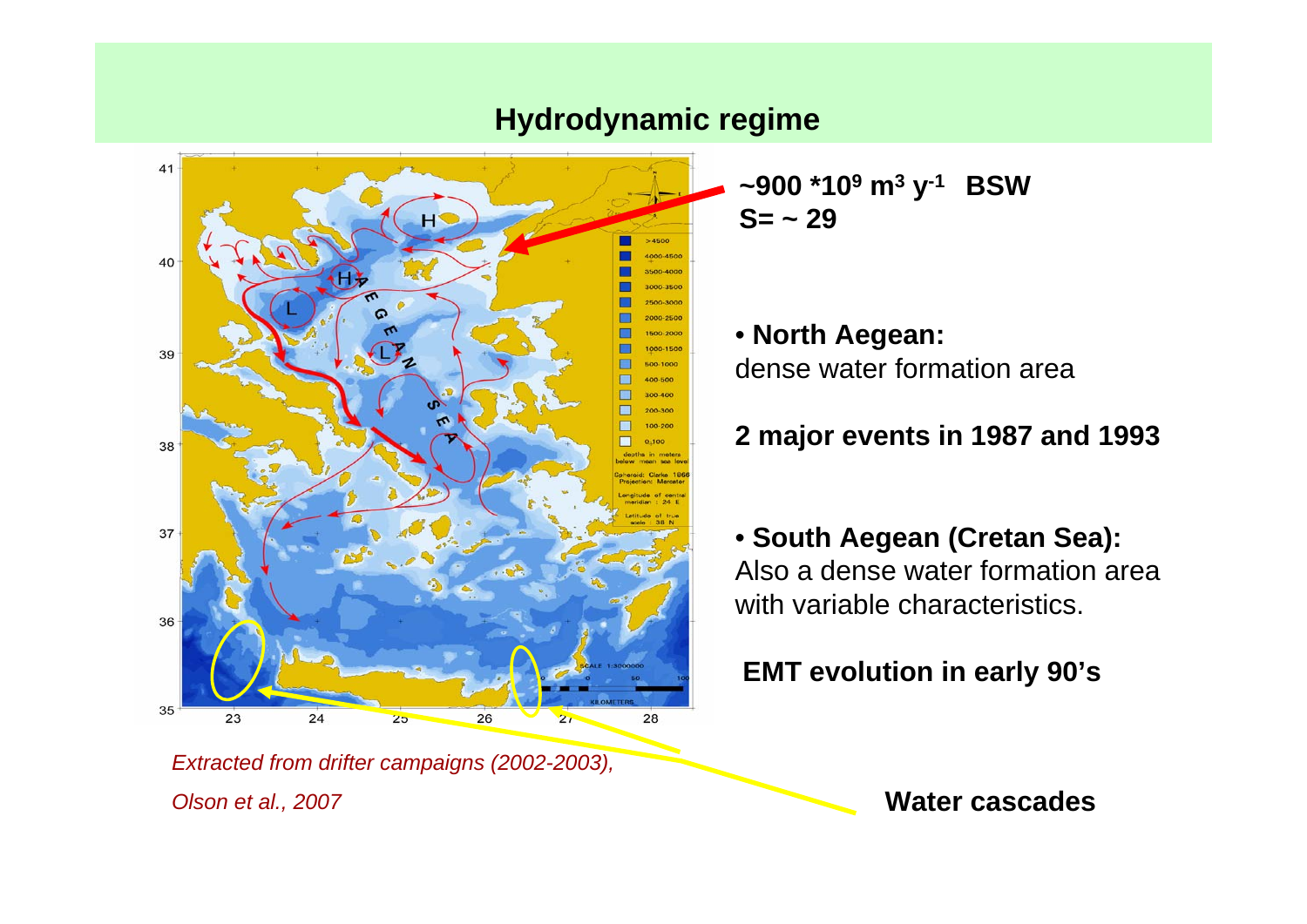## **Trophic and Particle regime**



A productivity gradient between the North and South Aegean. *(Siokou-Frangou et al, 2002)*

An extensive BNL in the North Aegean. *(Karageorgis et al, 2008)*

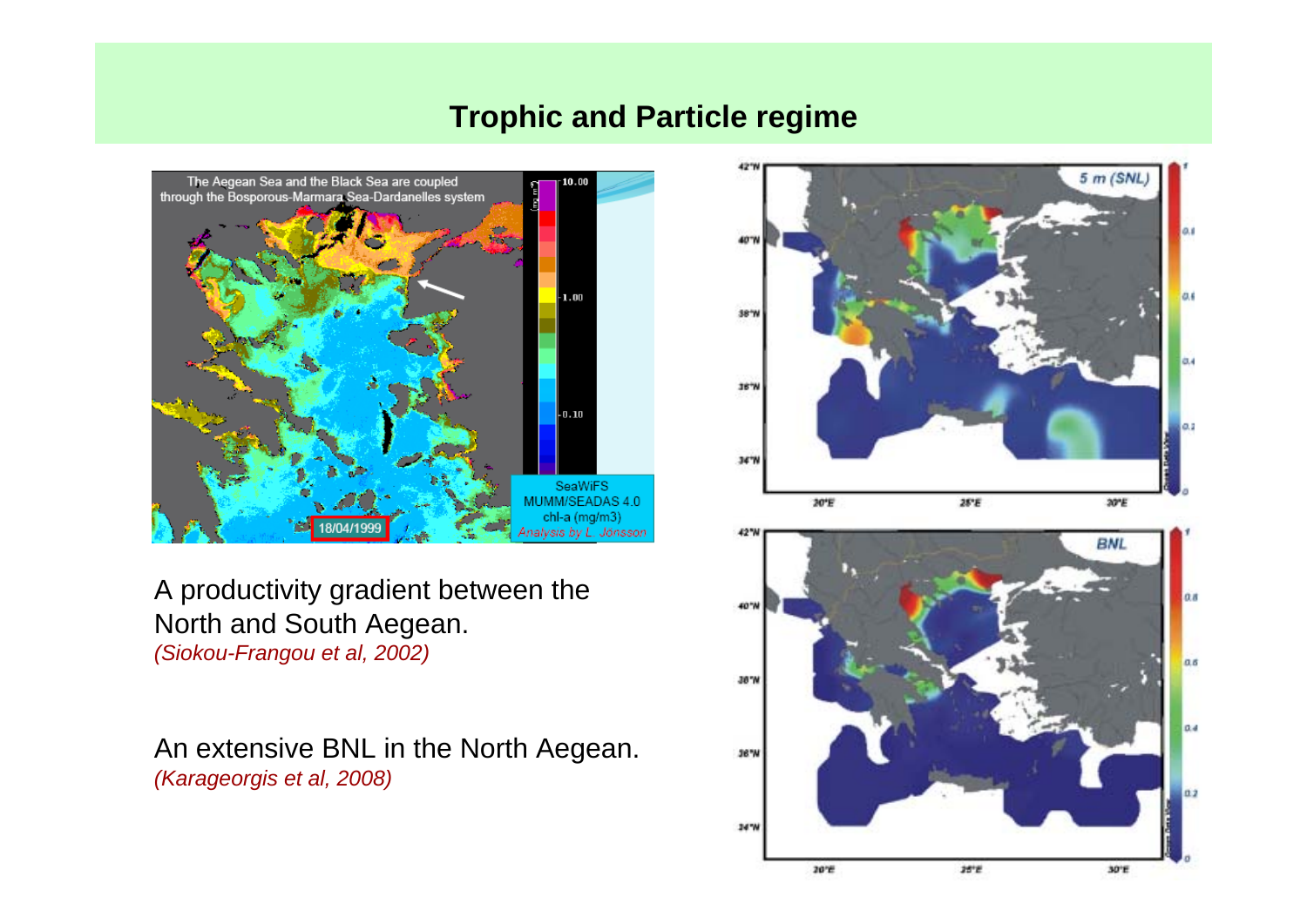## Conservative behaviour of most TEI's during mixing of BSW and LIW



FIG. 3. <sup>137</sup>Cs concentrations vs. Salinity ‰ in surface water of the Aegean Sea.

#### *Delfanti et al (2005)*



Fig. 4. Correlation of trace metals with respect to salinity in the upper  $(\sigma < 28.0)$  mixed layer, during winter (a) and summer (b)  $(p > 0.05)$ .

*Zeri and Voutsinou-Taliadouri (2003)*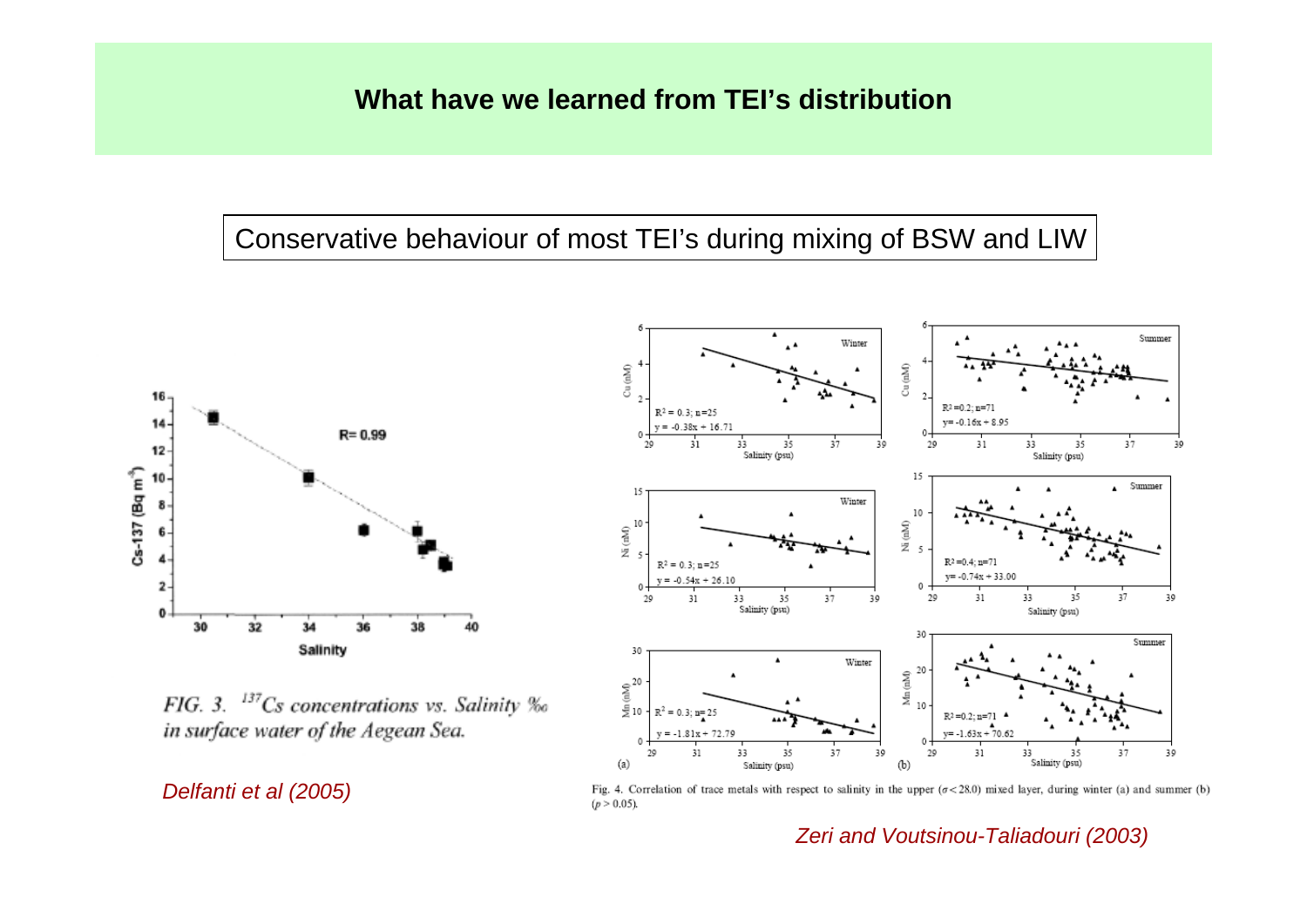#### **What have we learned from TEI's distribution**



*Zeri and Voutsinou-Taliadouri (2003)*

Deep Cs<sup>137</sup> enrichments after 1984 in N. and S. Aegean and also in surface waters of South Aegean Sea.



FIG. 2. Vertical profiles of  $^{137}Cs$  in the water column of the North and South Aegean Sea. The original 1984 data are reported in [5] and have been decay corrected to 2001 (N. Aegean) and to 2003 (Cretan Sea) for comparison with recent profiles.

*Delfanti et al (2005)*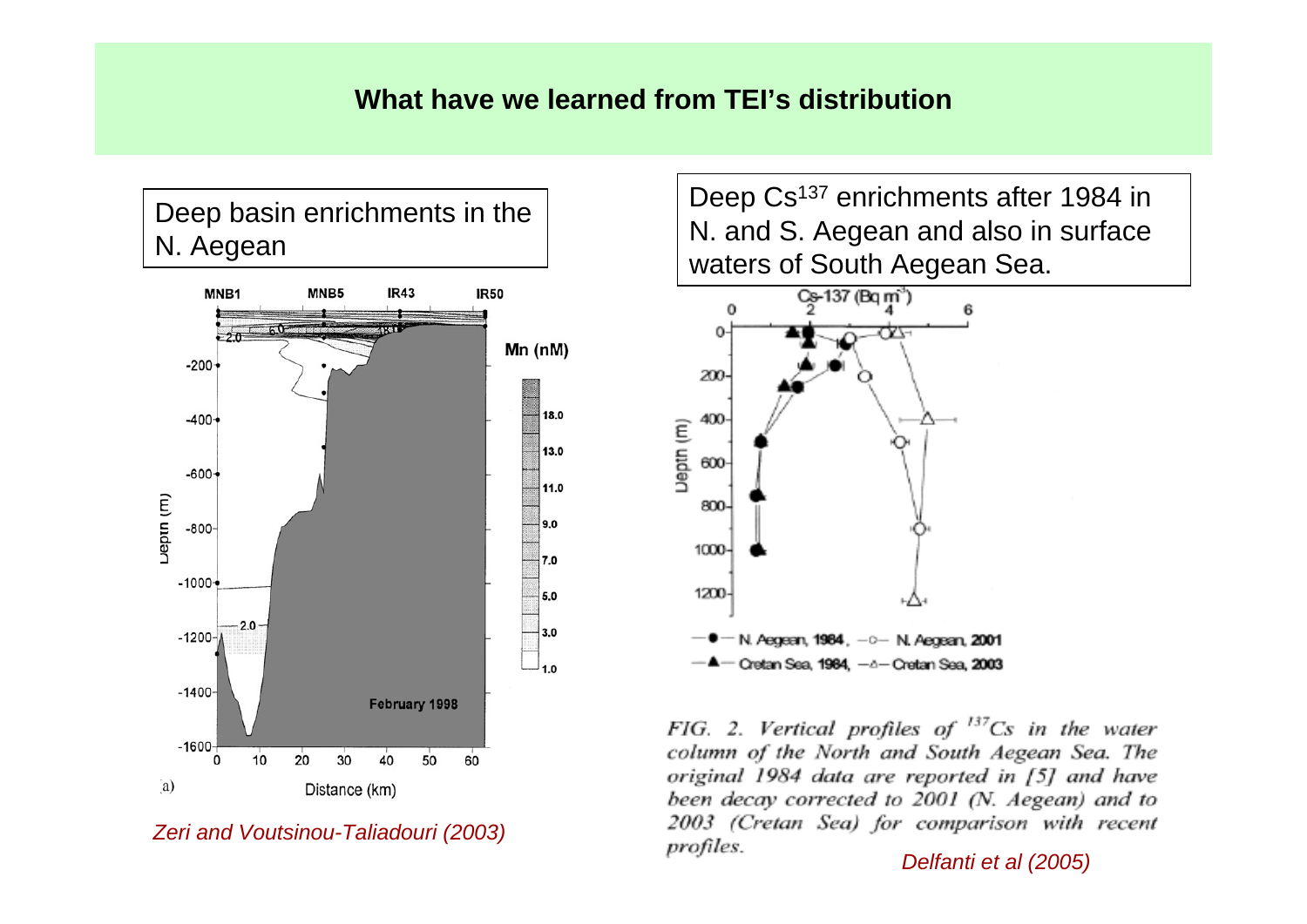# **Questions raised**

 $\square$  How are the enrichments in TEI's observed in the North Aegean balanced?

 What is the role of particles in the North Aegean Sea in uptake and regeneration of TE's ?

 $\square$  To what extent deep water formation, taking place in the North Aegean, influences the distribution of TE's in the Cretan Sea and subsequently the Levantine?